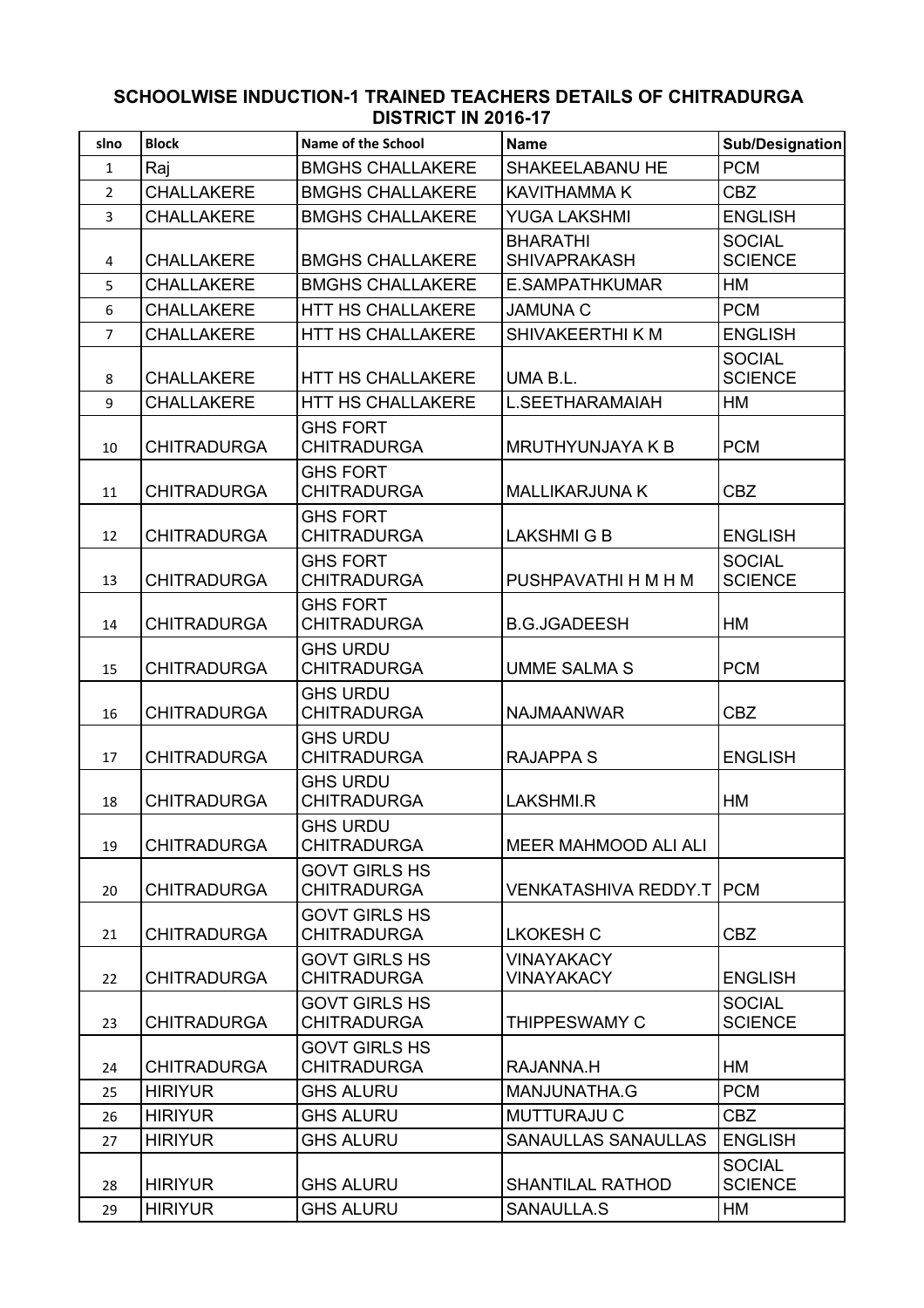|    |                  | <b>GHS</b>                                          |                           |                                 |
|----|------------------|-----------------------------------------------------|---------------------------|---------------------------------|
| 30 | <b>HIRIYUR</b>   | <b>GANNAYAKANAHALLY</b><br>(EXTRA SCHOOL)           | RANGANATHA.B.R            | <b>PCM</b>                      |
|    |                  | <b>GHS</b>                                          |                           |                                 |
|    |                  | <b>GANNAYAKANAHALLY</b>                             |                           |                                 |
| 31 | <b>HIRIYUR</b>   | (EXTRA SCHOOL)                                      | NAGARAJA.C                | <b>CBZ</b>                      |
|    |                  | <b>GHS</b>                                          |                           |                                 |
| 32 | <b>HIRIYUR</b>   | <b>GANNAYAKANAHALLY</b><br>(EXTRA SCHOOL)           | G.DIVAKARAMURTHY.         | HM                              |
|    |                  | <b>GOVT JUNIOR</b>                                  |                           |                                 |
| 33 | <b>HIRIYUR</b>   | <b>COLLEGE V V PURA</b>                             | P SHANKARA                | <b>PCM</b>                      |
|    |                  | <b>GOVT JUNIOR</b>                                  |                           |                                 |
| 34 | <b>HIRIYUR</b>   | <b>COLLEGE V V PURA</b>                             | <b>SUNEETHA B S</b>       | <b>CBZ</b>                      |
| 35 | <b>HIRIYUR</b>   | <b>GOVT JUNIOR</b><br><b>COLLEGE V V PURA</b>       | <b>SHIVANNAO</b>          | <b>ENGLISH</b>                  |
|    |                  | <b>GOVT JUNIOR</b>                                  |                           | <b>SOCIAL</b>                   |
| 36 | <b>HIRIYUR</b>   | <b>COLLEGE V V PURA</b>                             | <b>HANUMANTHAPPA</b>      | <b>SCIENCE</b>                  |
|    |                  | <b>GOVT JUNIOR</b>                                  |                           |                                 |
| 37 | <b>HIRIYUR</b>   | <b>COLLEGE V V PURA</b>                             | M.SHIVALINGAMMA           | <b>HM</b>                       |
| 38 | <b>HOLALKERE</b> | <b>GHS KODAGAVALLI</b><br><b>HATTI</b>              | BASAVARAJAPPA. G. S.      | <b>PCM</b>                      |
|    |                  | <b>GHS KODAGAVALLI</b>                              |                           |                                 |
| 39 | <b>HOLALKERE</b> | <b>HATTI</b>                                        | RANAGASWAMY.A.R           | <b>CBZ</b>                      |
|    |                  | <b>GHS KODAGAVALLI</b>                              |                           |                                 |
| 40 | <b>HOLALKERE</b> | <b>HATTI</b>                                        | PARAMESWARAPPA. R N       | <b>ENGLISH</b>                  |
| 41 | <b>HOLALKERE</b> | <b>GHS KODAGAVALLI</b><br>HATTI                     | THIMMAPPA.K               | HM                              |
|    |                  | <b>GPUC HIGH SCHOOL</b>                             |                           |                                 |
| 42 | <b>HOLALKERE</b> | <b>SECTION KASHIPURA</b>                            | <b>PRABHAKARA S</b>       | <b>PCM</b>                      |
|    |                  | <b>GPUC HIGH SCHOOL</b>                             |                           |                                 |
| 43 | <b>HOLALKERE</b> | <b>SECTION KASHIPURA</b>                            | <b>M SCHANDRANNA</b>      | <b>CBZ</b>                      |
| 44 | <b>HOLALKERE</b> | <b>GPUC HIGH SCHOOL</b><br><b>SECTION KASHIPURA</b> | <b>ASMA FIRDOSE</b>       | <b>ENGLISH</b>                  |
|    |                  | <b>GPUC HIGH SCHOOL</b>                             |                           |                                 |
| 45 | <b>HOLALKERE</b> | <b>SECTION KASHIPURA</b>                            | <b>G B SHIVARAJU</b>      | HM                              |
| 46 | <b>HOLALKERE</b> | M M GHS HOLALKERE                                   | <b>MOHAN</b>              | <b>PCM</b>                      |
| 47 | <b>HOLALKERE</b> | <b>M M GHS HOLALKERE</b>                            | SUKANYA SUKANYA.P         | <b>PCM</b>                      |
| 48 | <b>HOLALKERE</b> | <b>M M GHS HOLALKERE</b>                            | <b>MANJUNATHA K M</b>     | <b>CBZ</b>                      |
|    |                  |                                                     | CHANDRASHEKHARA M.        |                                 |
| 49 | <b>HOLALKERE</b> | M M GHS HOLALKERE                                   | G.                        | <b>ENGLISH</b>                  |
| 50 | <b>HOLALKERE</b> | M M GHS HOLALKERE                                   | <b>SHAFIULLA MULIMANI</b> | <b>SOCIAL</b><br><b>SCIENCE</b> |
| 51 | <b>HOLALKERE</b> | <b>M M GHS HOLALKERE</b>                            | LAKKAPPA.S                | HM                              |
| 52 | <b>HOSADURGA</b> | <b>GHS LAKKIHALLI</b>                               | SHASHIDHARA.M             | <b>PCM</b>                      |
| 53 | <b>HOSADURGA</b> | <b>GHSLAKKIHALLI</b>                                | <b>NAGARAJA MH</b>        | <b>CBZ</b>                      |
| 54 | <b>HOSADURGA</b> | <b>GHS LAKKIHALLI</b>                               | <b>GEETHARANI. R</b>      | <b>ENGLISH</b>                  |
|    |                  |                                                     |                           | <b>SOCIAL</b>                   |
| 55 | <b>HOSADURGA</b> | <b>GHSLAKKIHALLI</b>                                | <b>HANUMANTHAPPA T</b>    | <b>SCIENCE</b>                  |
| 56 | <b>HOSADURGA</b> | <b>GHS LAKKIHALLI</b>                               | R.RAJAPPA                 | HM                              |
| 57 | <b>HOSADURGA</b> | <b>G J C HOSADURGA</b>                              | <b>VENKATESH N S</b>      | <b>PCM</b>                      |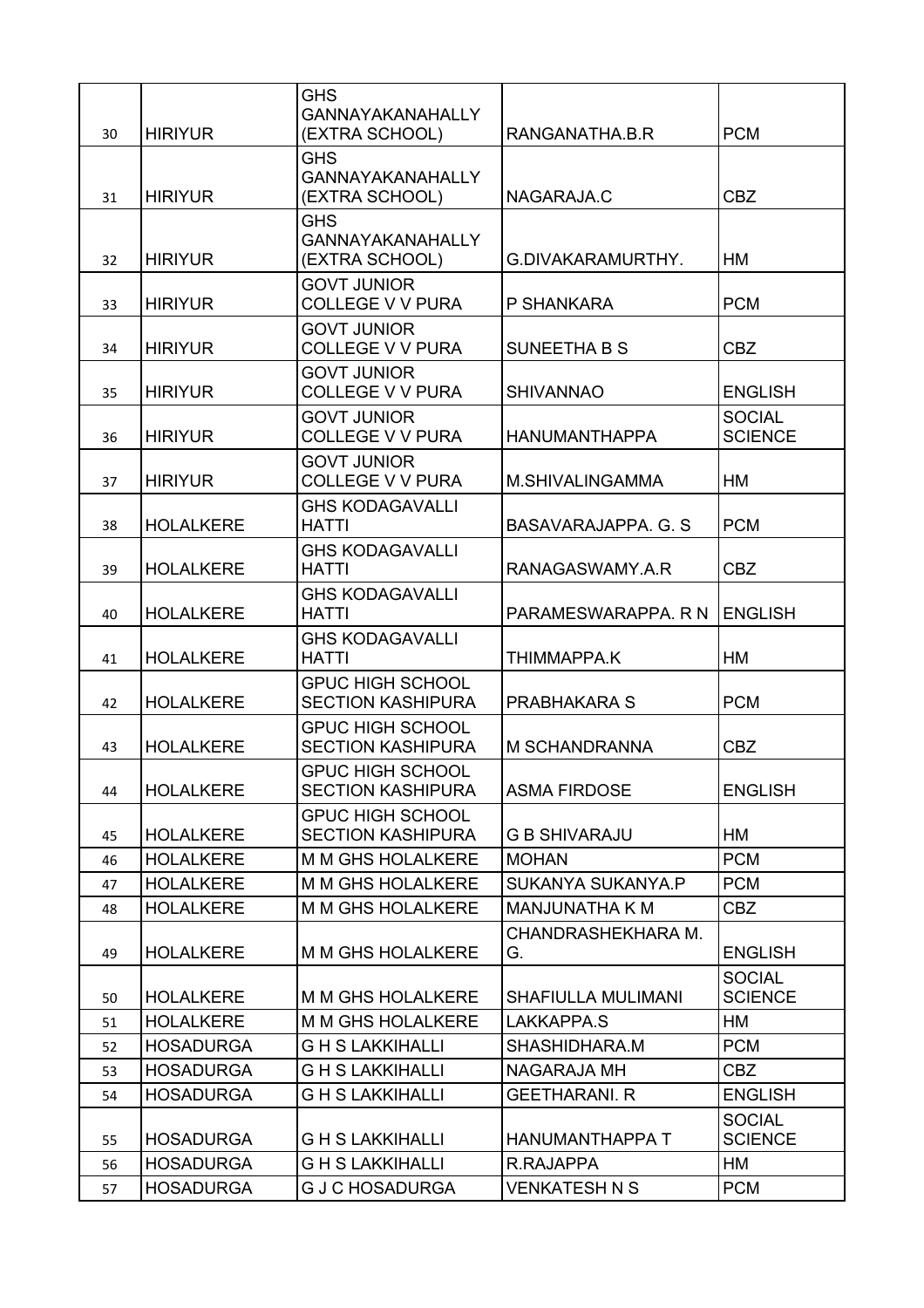| <b>SHIVASHANKAR</b><br><b>HOSADURGA</b><br><b>GJCHOSADURGA</b><br><b>SHIVASHANKAR</b><br><b>ENGLISH</b><br>59<br><b>SOCIAL</b><br><b>HOSADURGA</b><br><b>KRISHNA MURTHY G</b><br><b>SCIENCE</b><br><b>G J C HOSADURGA</b><br>60<br><b>HOSADURGA</b><br><b>G J C HOSADURGA</b><br>L.JAYAPPA<br>HM<br>61<br><b>GOVT JUNIOR</b><br><b>HOSADURGA</b><br><b>COLLEGESRIRAMPURA</b><br><b>ANAND H</b><br><b>PCM</b><br>62<br><b>GOVT JUNIOR</b><br><b>COLLEGESRIRAMPURA</b><br><b>CBZ</b><br><b>HOSADURGA</b><br>VENU BS<br>63<br>S.P.<br><b>GOVT JUNIOR</b><br><b>HOSADURGA</b><br><b>COLLEGESRIRAMPURA</b><br><b>CHANDRASEKHARAPPA</b><br><b>ENGLISH</b><br>64<br><b>SOCIAL</b><br><b>GOVT JUNIOR</b><br><b>HOSADURGA</b><br><b>COLLEGESRIRAMPURA</b><br><b>VINUTHA S</b><br><b>SCIENCE</b><br>65<br><b>GOVT JUNIOR</b><br><b>COLLEGESRIRAMPURA</b><br>ASIF PASHA.G.N<br>HM<br><b>HOSADURGA</b><br>66<br><b>PCM</b><br><b>HYRIYUR</b><br><b>GPUC HIRIYURU</b><br>HARISH.N.G<br>67<br><b>HYRIYUR</b><br><b>GPUC HIRIYURU</b><br>THEJAVATHI.C.S<br><b>CBZ</b><br>68<br><b>ENGLISH</b><br><b>HYRIYUR</b><br><b>GPUC HIRIYURU</b><br><b>MANJA NAIK</b><br>69<br><b>GPUC HIRIYURU</b><br><b>HYRIYUR</b><br>K.RAMACHANDRAPPA<br>HM<br>70<br><b>PCM</b><br><b>HYRIYUR</b><br><b>GPUC YARABALLI</b><br>EKANTHA.P<br>71<br><b>HYRIYUR</b><br><b>GPUC YARABALLI</b><br>SHASHIKALA.M.R<br><b>CBZ</b><br>72<br><b>HYRIYUR</b><br><b>GPUC YARABALLI</b><br>MANJUNATHACHARY R<br><b>ENGLISH</b><br>73<br><b>HYRIYUR</b><br><b>GPUC YARABALLI</b><br><b>T,ASHOKREDDY</b><br>HM<br>74<br><b>PCM</b><br>MOLAKALMURU<br><b>GHSBGKERE</b><br><b>S MANGALA</b><br>75<br><b>CBZ</b><br>MOLAKALMURU<br><b>GHSBGKERE</b><br>YASHODA.D.R<br>76<br>MAHESWARAPPA G.T<br>MOLAKALMURU<br><b>GHSBGKERE</b><br><b>ENGLISH</b><br>77<br><b>SOCIAL</b><br><b>SCIENCE</b><br><b>MOLAKALMURU</b><br><b>GHSBGKERE</b><br><b>JAYANNA H</b><br>78<br><b>BABYUNNUSA</b><br>HM<br><b>MOLAKALMURU</b><br><b>GHSBGKERE</b><br>79<br><b>PCM</b><br>MOLAKALMURU<br><b>G H S TAMMENAHALLY</b><br>MALLIKARJUNSWAMY<br>80<br><b>CBZ</b><br>MOLAKALMURU<br><b>GH STAMMENAHALLY</b><br>RATNAKARA RAJA.M<br>81<br>MOLAKALMURU<br><b>GHSTAMMENAHALLY</b><br><b>RAVI KUMAR</b><br><b>ENGLISH</b><br>82<br><b>SOCIAL</b><br>MOLAKALMURU<br><b>GHS TAMMENAHALLY</b><br><b>HUCHAREDDY S B</b><br><b>SCIENCE</b><br>83<br>MOLAKALMURU<br><b>GH STAMMENAHALLY</b><br>SANNAYALLAPPA<br>НM<br>84<br><b>MOLAKALMURU</b><br><b>G J C MOLAKALMURU</b><br>ONKARAPPA.H.J<br><b>PCM</b><br>85<br>MOLAKALMURU<br><b>G J C MOLAKALMURU</b><br>SUJATHA. P. K<br><b>CBZ</b><br>86<br><b>G J C MOLAKALMURU</b><br><b>ENGLISH</b><br>MOLAKALMURU<br><b>SURENDRA NAIK</b><br>87<br><b>SOCIAL</b><br>MOLAKALMURU<br><b>G J C MOLAKALMURU</b><br><b>SCIENCE</b><br><b>KALLESHI.PM</b><br>88<br>MOLAKALMURU<br><b>G J C MOLAKALMURU</b><br>HM<br>SURENDRANATH.S<br>89<br><b>PCM</b><br>MOLAKALMURU<br><b>GHS NAGASAMUDRA</b><br>VIJAYALAKSHMI<br>90<br>MOLAKALMURU<br>NAGARAJA DODAGATTTE<br><b>ENGLISH</b><br><b>GHS NAGASAMUDRA</b><br>91<br><b>SOCIAL</b><br>MOLAKALMURU<br><b>GHS NAGASAMUDRA</b><br>RANGANATHA B J<br><b>SCIENCE</b><br>92<br>MOLAKALMURU<br><b>BASAVARAJ B</b><br>НM<br><b>GHS NAGASAMUDRA</b><br>93 | 58 | <b>HOSADURGA</b> | <b>G J C HOSADURGA</b> | ARUN KUMAR G S | <b>CBZ</b> |
|---------------------------------------------------------------------------------------------------------------------------------------------------------------------------------------------------------------------------------------------------------------------------------------------------------------------------------------------------------------------------------------------------------------------------------------------------------------------------------------------------------------------------------------------------------------------------------------------------------------------------------------------------------------------------------------------------------------------------------------------------------------------------------------------------------------------------------------------------------------------------------------------------------------------------------------------------------------------------------------------------------------------------------------------------------------------------------------------------------------------------------------------------------------------------------------------------------------------------------------------------------------------------------------------------------------------------------------------------------------------------------------------------------------------------------------------------------------------------------------------------------------------------------------------------------------------------------------------------------------------------------------------------------------------------------------------------------------------------------------------------------------------------------------------------------------------------------------------------------------------------------------------------------------------------------------------------------------------------------------------------------------------------------------------------------------------------------------------------------------------------------------------------------------------------------------------------------------------------------------------------------------------------------------------------------------------------------------------------------------------------------------------------------------------------------------------------------------------------------------------------------------------------------------------------------------------------------------------------------------------------------------------------------------------------------------------------------------------------------------------------------------------------------------------------------------------------------------------------------------------------------------------------------------------------------------------------------------------------------------------------------------------------------------------------------------------------------------------------------------------------------------------------------------------------------------------------------------------------------------------|----|------------------|------------------------|----------------|------------|
|                                                                                                                                                                                                                                                                                                                                                                                                                                                                                                                                                                                                                                                                                                                                                                                                                                                                                                                                                                                                                                                                                                                                                                                                                                                                                                                                                                                                                                                                                                                                                                                                                                                                                                                                                                                                                                                                                                                                                                                                                                                                                                                                                                                                                                                                                                                                                                                                                                                                                                                                                                                                                                                                                                                                                                                                                                                                                                                                                                                                                                                                                                                                                                                                                                             |    |                  |                        |                |            |
|                                                                                                                                                                                                                                                                                                                                                                                                                                                                                                                                                                                                                                                                                                                                                                                                                                                                                                                                                                                                                                                                                                                                                                                                                                                                                                                                                                                                                                                                                                                                                                                                                                                                                                                                                                                                                                                                                                                                                                                                                                                                                                                                                                                                                                                                                                                                                                                                                                                                                                                                                                                                                                                                                                                                                                                                                                                                                                                                                                                                                                                                                                                                                                                                                                             |    |                  |                        |                |            |
|                                                                                                                                                                                                                                                                                                                                                                                                                                                                                                                                                                                                                                                                                                                                                                                                                                                                                                                                                                                                                                                                                                                                                                                                                                                                                                                                                                                                                                                                                                                                                                                                                                                                                                                                                                                                                                                                                                                                                                                                                                                                                                                                                                                                                                                                                                                                                                                                                                                                                                                                                                                                                                                                                                                                                                                                                                                                                                                                                                                                                                                                                                                                                                                                                                             |    |                  |                        |                |            |
|                                                                                                                                                                                                                                                                                                                                                                                                                                                                                                                                                                                                                                                                                                                                                                                                                                                                                                                                                                                                                                                                                                                                                                                                                                                                                                                                                                                                                                                                                                                                                                                                                                                                                                                                                                                                                                                                                                                                                                                                                                                                                                                                                                                                                                                                                                                                                                                                                                                                                                                                                                                                                                                                                                                                                                                                                                                                                                                                                                                                                                                                                                                                                                                                                                             |    |                  |                        |                |            |
|                                                                                                                                                                                                                                                                                                                                                                                                                                                                                                                                                                                                                                                                                                                                                                                                                                                                                                                                                                                                                                                                                                                                                                                                                                                                                                                                                                                                                                                                                                                                                                                                                                                                                                                                                                                                                                                                                                                                                                                                                                                                                                                                                                                                                                                                                                                                                                                                                                                                                                                                                                                                                                                                                                                                                                                                                                                                                                                                                                                                                                                                                                                                                                                                                                             |    |                  |                        |                |            |
|                                                                                                                                                                                                                                                                                                                                                                                                                                                                                                                                                                                                                                                                                                                                                                                                                                                                                                                                                                                                                                                                                                                                                                                                                                                                                                                                                                                                                                                                                                                                                                                                                                                                                                                                                                                                                                                                                                                                                                                                                                                                                                                                                                                                                                                                                                                                                                                                                                                                                                                                                                                                                                                                                                                                                                                                                                                                                                                                                                                                                                                                                                                                                                                                                                             |    |                  |                        |                |            |
|                                                                                                                                                                                                                                                                                                                                                                                                                                                                                                                                                                                                                                                                                                                                                                                                                                                                                                                                                                                                                                                                                                                                                                                                                                                                                                                                                                                                                                                                                                                                                                                                                                                                                                                                                                                                                                                                                                                                                                                                                                                                                                                                                                                                                                                                                                                                                                                                                                                                                                                                                                                                                                                                                                                                                                                                                                                                                                                                                                                                                                                                                                                                                                                                                                             |    |                  |                        |                |            |
|                                                                                                                                                                                                                                                                                                                                                                                                                                                                                                                                                                                                                                                                                                                                                                                                                                                                                                                                                                                                                                                                                                                                                                                                                                                                                                                                                                                                                                                                                                                                                                                                                                                                                                                                                                                                                                                                                                                                                                                                                                                                                                                                                                                                                                                                                                                                                                                                                                                                                                                                                                                                                                                                                                                                                                                                                                                                                                                                                                                                                                                                                                                                                                                                                                             |    |                  |                        |                |            |
|                                                                                                                                                                                                                                                                                                                                                                                                                                                                                                                                                                                                                                                                                                                                                                                                                                                                                                                                                                                                                                                                                                                                                                                                                                                                                                                                                                                                                                                                                                                                                                                                                                                                                                                                                                                                                                                                                                                                                                                                                                                                                                                                                                                                                                                                                                                                                                                                                                                                                                                                                                                                                                                                                                                                                                                                                                                                                                                                                                                                                                                                                                                                                                                                                                             |    |                  |                        |                |            |
|                                                                                                                                                                                                                                                                                                                                                                                                                                                                                                                                                                                                                                                                                                                                                                                                                                                                                                                                                                                                                                                                                                                                                                                                                                                                                                                                                                                                                                                                                                                                                                                                                                                                                                                                                                                                                                                                                                                                                                                                                                                                                                                                                                                                                                                                                                                                                                                                                                                                                                                                                                                                                                                                                                                                                                                                                                                                                                                                                                                                                                                                                                                                                                                                                                             |    |                  |                        |                |            |
|                                                                                                                                                                                                                                                                                                                                                                                                                                                                                                                                                                                                                                                                                                                                                                                                                                                                                                                                                                                                                                                                                                                                                                                                                                                                                                                                                                                                                                                                                                                                                                                                                                                                                                                                                                                                                                                                                                                                                                                                                                                                                                                                                                                                                                                                                                                                                                                                                                                                                                                                                                                                                                                                                                                                                                                                                                                                                                                                                                                                                                                                                                                                                                                                                                             |    |                  |                        |                |            |
|                                                                                                                                                                                                                                                                                                                                                                                                                                                                                                                                                                                                                                                                                                                                                                                                                                                                                                                                                                                                                                                                                                                                                                                                                                                                                                                                                                                                                                                                                                                                                                                                                                                                                                                                                                                                                                                                                                                                                                                                                                                                                                                                                                                                                                                                                                                                                                                                                                                                                                                                                                                                                                                                                                                                                                                                                                                                                                                                                                                                                                                                                                                                                                                                                                             |    |                  |                        |                |            |
|                                                                                                                                                                                                                                                                                                                                                                                                                                                                                                                                                                                                                                                                                                                                                                                                                                                                                                                                                                                                                                                                                                                                                                                                                                                                                                                                                                                                                                                                                                                                                                                                                                                                                                                                                                                                                                                                                                                                                                                                                                                                                                                                                                                                                                                                                                                                                                                                                                                                                                                                                                                                                                                                                                                                                                                                                                                                                                                                                                                                                                                                                                                                                                                                                                             |    |                  |                        |                |            |
|                                                                                                                                                                                                                                                                                                                                                                                                                                                                                                                                                                                                                                                                                                                                                                                                                                                                                                                                                                                                                                                                                                                                                                                                                                                                                                                                                                                                                                                                                                                                                                                                                                                                                                                                                                                                                                                                                                                                                                                                                                                                                                                                                                                                                                                                                                                                                                                                                                                                                                                                                                                                                                                                                                                                                                                                                                                                                                                                                                                                                                                                                                                                                                                                                                             |    |                  |                        |                |            |
|                                                                                                                                                                                                                                                                                                                                                                                                                                                                                                                                                                                                                                                                                                                                                                                                                                                                                                                                                                                                                                                                                                                                                                                                                                                                                                                                                                                                                                                                                                                                                                                                                                                                                                                                                                                                                                                                                                                                                                                                                                                                                                                                                                                                                                                                                                                                                                                                                                                                                                                                                                                                                                                                                                                                                                                                                                                                                                                                                                                                                                                                                                                                                                                                                                             |    |                  |                        |                |            |
|                                                                                                                                                                                                                                                                                                                                                                                                                                                                                                                                                                                                                                                                                                                                                                                                                                                                                                                                                                                                                                                                                                                                                                                                                                                                                                                                                                                                                                                                                                                                                                                                                                                                                                                                                                                                                                                                                                                                                                                                                                                                                                                                                                                                                                                                                                                                                                                                                                                                                                                                                                                                                                                                                                                                                                                                                                                                                                                                                                                                                                                                                                                                                                                                                                             |    |                  |                        |                |            |
|                                                                                                                                                                                                                                                                                                                                                                                                                                                                                                                                                                                                                                                                                                                                                                                                                                                                                                                                                                                                                                                                                                                                                                                                                                                                                                                                                                                                                                                                                                                                                                                                                                                                                                                                                                                                                                                                                                                                                                                                                                                                                                                                                                                                                                                                                                                                                                                                                                                                                                                                                                                                                                                                                                                                                                                                                                                                                                                                                                                                                                                                                                                                                                                                                                             |    |                  |                        |                |            |
|                                                                                                                                                                                                                                                                                                                                                                                                                                                                                                                                                                                                                                                                                                                                                                                                                                                                                                                                                                                                                                                                                                                                                                                                                                                                                                                                                                                                                                                                                                                                                                                                                                                                                                                                                                                                                                                                                                                                                                                                                                                                                                                                                                                                                                                                                                                                                                                                                                                                                                                                                                                                                                                                                                                                                                                                                                                                                                                                                                                                                                                                                                                                                                                                                                             |    |                  |                        |                |            |
|                                                                                                                                                                                                                                                                                                                                                                                                                                                                                                                                                                                                                                                                                                                                                                                                                                                                                                                                                                                                                                                                                                                                                                                                                                                                                                                                                                                                                                                                                                                                                                                                                                                                                                                                                                                                                                                                                                                                                                                                                                                                                                                                                                                                                                                                                                                                                                                                                                                                                                                                                                                                                                                                                                                                                                                                                                                                                                                                                                                                                                                                                                                                                                                                                                             |    |                  |                        |                |            |
|                                                                                                                                                                                                                                                                                                                                                                                                                                                                                                                                                                                                                                                                                                                                                                                                                                                                                                                                                                                                                                                                                                                                                                                                                                                                                                                                                                                                                                                                                                                                                                                                                                                                                                                                                                                                                                                                                                                                                                                                                                                                                                                                                                                                                                                                                                                                                                                                                                                                                                                                                                                                                                                                                                                                                                                                                                                                                                                                                                                                                                                                                                                                                                                                                                             |    |                  |                        |                |            |
|                                                                                                                                                                                                                                                                                                                                                                                                                                                                                                                                                                                                                                                                                                                                                                                                                                                                                                                                                                                                                                                                                                                                                                                                                                                                                                                                                                                                                                                                                                                                                                                                                                                                                                                                                                                                                                                                                                                                                                                                                                                                                                                                                                                                                                                                                                                                                                                                                                                                                                                                                                                                                                                                                                                                                                                                                                                                                                                                                                                                                                                                                                                                                                                                                                             |    |                  |                        |                |            |
|                                                                                                                                                                                                                                                                                                                                                                                                                                                                                                                                                                                                                                                                                                                                                                                                                                                                                                                                                                                                                                                                                                                                                                                                                                                                                                                                                                                                                                                                                                                                                                                                                                                                                                                                                                                                                                                                                                                                                                                                                                                                                                                                                                                                                                                                                                                                                                                                                                                                                                                                                                                                                                                                                                                                                                                                                                                                                                                                                                                                                                                                                                                                                                                                                                             |    |                  |                        |                |            |
|                                                                                                                                                                                                                                                                                                                                                                                                                                                                                                                                                                                                                                                                                                                                                                                                                                                                                                                                                                                                                                                                                                                                                                                                                                                                                                                                                                                                                                                                                                                                                                                                                                                                                                                                                                                                                                                                                                                                                                                                                                                                                                                                                                                                                                                                                                                                                                                                                                                                                                                                                                                                                                                                                                                                                                                                                                                                                                                                                                                                                                                                                                                                                                                                                                             |    |                  |                        |                |            |
|                                                                                                                                                                                                                                                                                                                                                                                                                                                                                                                                                                                                                                                                                                                                                                                                                                                                                                                                                                                                                                                                                                                                                                                                                                                                                                                                                                                                                                                                                                                                                                                                                                                                                                                                                                                                                                                                                                                                                                                                                                                                                                                                                                                                                                                                                                                                                                                                                                                                                                                                                                                                                                                                                                                                                                                                                                                                                                                                                                                                                                                                                                                                                                                                                                             |    |                  |                        |                |            |
|                                                                                                                                                                                                                                                                                                                                                                                                                                                                                                                                                                                                                                                                                                                                                                                                                                                                                                                                                                                                                                                                                                                                                                                                                                                                                                                                                                                                                                                                                                                                                                                                                                                                                                                                                                                                                                                                                                                                                                                                                                                                                                                                                                                                                                                                                                                                                                                                                                                                                                                                                                                                                                                                                                                                                                                                                                                                                                                                                                                                                                                                                                                                                                                                                                             |    |                  |                        |                |            |
|                                                                                                                                                                                                                                                                                                                                                                                                                                                                                                                                                                                                                                                                                                                                                                                                                                                                                                                                                                                                                                                                                                                                                                                                                                                                                                                                                                                                                                                                                                                                                                                                                                                                                                                                                                                                                                                                                                                                                                                                                                                                                                                                                                                                                                                                                                                                                                                                                                                                                                                                                                                                                                                                                                                                                                                                                                                                                                                                                                                                                                                                                                                                                                                                                                             |    |                  |                        |                |            |
|                                                                                                                                                                                                                                                                                                                                                                                                                                                                                                                                                                                                                                                                                                                                                                                                                                                                                                                                                                                                                                                                                                                                                                                                                                                                                                                                                                                                                                                                                                                                                                                                                                                                                                                                                                                                                                                                                                                                                                                                                                                                                                                                                                                                                                                                                                                                                                                                                                                                                                                                                                                                                                                                                                                                                                                                                                                                                                                                                                                                                                                                                                                                                                                                                                             |    |                  |                        |                |            |
|                                                                                                                                                                                                                                                                                                                                                                                                                                                                                                                                                                                                                                                                                                                                                                                                                                                                                                                                                                                                                                                                                                                                                                                                                                                                                                                                                                                                                                                                                                                                                                                                                                                                                                                                                                                                                                                                                                                                                                                                                                                                                                                                                                                                                                                                                                                                                                                                                                                                                                                                                                                                                                                                                                                                                                                                                                                                                                                                                                                                                                                                                                                                                                                                                                             |    |                  |                        |                |            |
|                                                                                                                                                                                                                                                                                                                                                                                                                                                                                                                                                                                                                                                                                                                                                                                                                                                                                                                                                                                                                                                                                                                                                                                                                                                                                                                                                                                                                                                                                                                                                                                                                                                                                                                                                                                                                                                                                                                                                                                                                                                                                                                                                                                                                                                                                                                                                                                                                                                                                                                                                                                                                                                                                                                                                                                                                                                                                                                                                                                                                                                                                                                                                                                                                                             |    |                  |                        |                |            |
|                                                                                                                                                                                                                                                                                                                                                                                                                                                                                                                                                                                                                                                                                                                                                                                                                                                                                                                                                                                                                                                                                                                                                                                                                                                                                                                                                                                                                                                                                                                                                                                                                                                                                                                                                                                                                                                                                                                                                                                                                                                                                                                                                                                                                                                                                                                                                                                                                                                                                                                                                                                                                                                                                                                                                                                                                                                                                                                                                                                                                                                                                                                                                                                                                                             |    |                  |                        |                |            |
|                                                                                                                                                                                                                                                                                                                                                                                                                                                                                                                                                                                                                                                                                                                                                                                                                                                                                                                                                                                                                                                                                                                                                                                                                                                                                                                                                                                                                                                                                                                                                                                                                                                                                                                                                                                                                                                                                                                                                                                                                                                                                                                                                                                                                                                                                                                                                                                                                                                                                                                                                                                                                                                                                                                                                                                                                                                                                                                                                                                                                                                                                                                                                                                                                                             |    |                  |                        |                |            |
|                                                                                                                                                                                                                                                                                                                                                                                                                                                                                                                                                                                                                                                                                                                                                                                                                                                                                                                                                                                                                                                                                                                                                                                                                                                                                                                                                                                                                                                                                                                                                                                                                                                                                                                                                                                                                                                                                                                                                                                                                                                                                                                                                                                                                                                                                                                                                                                                                                                                                                                                                                                                                                                                                                                                                                                                                                                                                                                                                                                                                                                                                                                                                                                                                                             |    |                  |                        |                |            |
|                                                                                                                                                                                                                                                                                                                                                                                                                                                                                                                                                                                                                                                                                                                                                                                                                                                                                                                                                                                                                                                                                                                                                                                                                                                                                                                                                                                                                                                                                                                                                                                                                                                                                                                                                                                                                                                                                                                                                                                                                                                                                                                                                                                                                                                                                                                                                                                                                                                                                                                                                                                                                                                                                                                                                                                                                                                                                                                                                                                                                                                                                                                                                                                                                                             |    |                  |                        |                |            |
|                                                                                                                                                                                                                                                                                                                                                                                                                                                                                                                                                                                                                                                                                                                                                                                                                                                                                                                                                                                                                                                                                                                                                                                                                                                                                                                                                                                                                                                                                                                                                                                                                                                                                                                                                                                                                                                                                                                                                                                                                                                                                                                                                                                                                                                                                                                                                                                                                                                                                                                                                                                                                                                                                                                                                                                                                                                                                                                                                                                                                                                                                                                                                                                                                                             |    |                  |                        |                |            |
|                                                                                                                                                                                                                                                                                                                                                                                                                                                                                                                                                                                                                                                                                                                                                                                                                                                                                                                                                                                                                                                                                                                                                                                                                                                                                                                                                                                                                                                                                                                                                                                                                                                                                                                                                                                                                                                                                                                                                                                                                                                                                                                                                                                                                                                                                                                                                                                                                                                                                                                                                                                                                                                                                                                                                                                                                                                                                                                                                                                                                                                                                                                                                                                                                                             |    |                  |                        |                |            |
|                                                                                                                                                                                                                                                                                                                                                                                                                                                                                                                                                                                                                                                                                                                                                                                                                                                                                                                                                                                                                                                                                                                                                                                                                                                                                                                                                                                                                                                                                                                                                                                                                                                                                                                                                                                                                                                                                                                                                                                                                                                                                                                                                                                                                                                                                                                                                                                                                                                                                                                                                                                                                                                                                                                                                                                                                                                                                                                                                                                                                                                                                                                                                                                                                                             |    |                  |                        |                |            |
|                                                                                                                                                                                                                                                                                                                                                                                                                                                                                                                                                                                                                                                                                                                                                                                                                                                                                                                                                                                                                                                                                                                                                                                                                                                                                                                                                                                                                                                                                                                                                                                                                                                                                                                                                                                                                                                                                                                                                                                                                                                                                                                                                                                                                                                                                                                                                                                                                                                                                                                                                                                                                                                                                                                                                                                                                                                                                                                                                                                                                                                                                                                                                                                                                                             |    |                  |                        |                |            |
|                                                                                                                                                                                                                                                                                                                                                                                                                                                                                                                                                                                                                                                                                                                                                                                                                                                                                                                                                                                                                                                                                                                                                                                                                                                                                                                                                                                                                                                                                                                                                                                                                                                                                                                                                                                                                                                                                                                                                                                                                                                                                                                                                                                                                                                                                                                                                                                                                                                                                                                                                                                                                                                                                                                                                                                                                                                                                                                                                                                                                                                                                                                                                                                                                                             |    |                  |                        |                |            |
|                                                                                                                                                                                                                                                                                                                                                                                                                                                                                                                                                                                                                                                                                                                                                                                                                                                                                                                                                                                                                                                                                                                                                                                                                                                                                                                                                                                                                                                                                                                                                                                                                                                                                                                                                                                                                                                                                                                                                                                                                                                                                                                                                                                                                                                                                                                                                                                                                                                                                                                                                                                                                                                                                                                                                                                                                                                                                                                                                                                                                                                                                                                                                                                                                                             |    |                  |                        |                |            |